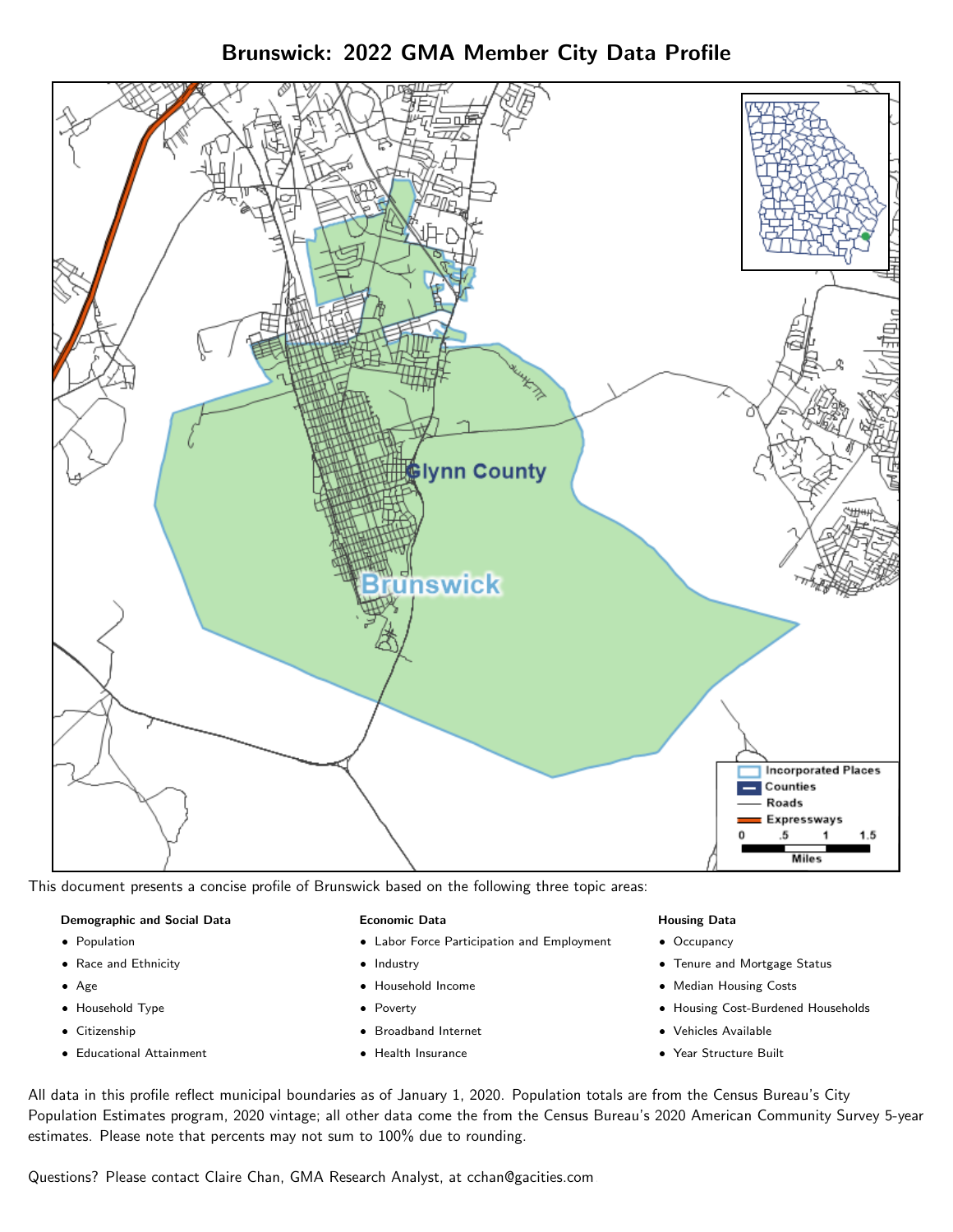# Brunswick: Demographic and Social





**Citizenship** 



Source: American Community Survey, 2020 5-year estimates, table B05002 Source: American Community Survey, 2020 5-year estimates, table B15002





Source: U.S. Census Bureau, City Population Estimates, 2020 vintage Source: American Community Survey, 2020 5-year estimates, table B03002

## Household Type



Source: American Community Survey, 2020 5-year estimates, table B01001 Source: American Community Survey, 2020 5-year estimates, table B11001

### Educational Attainment



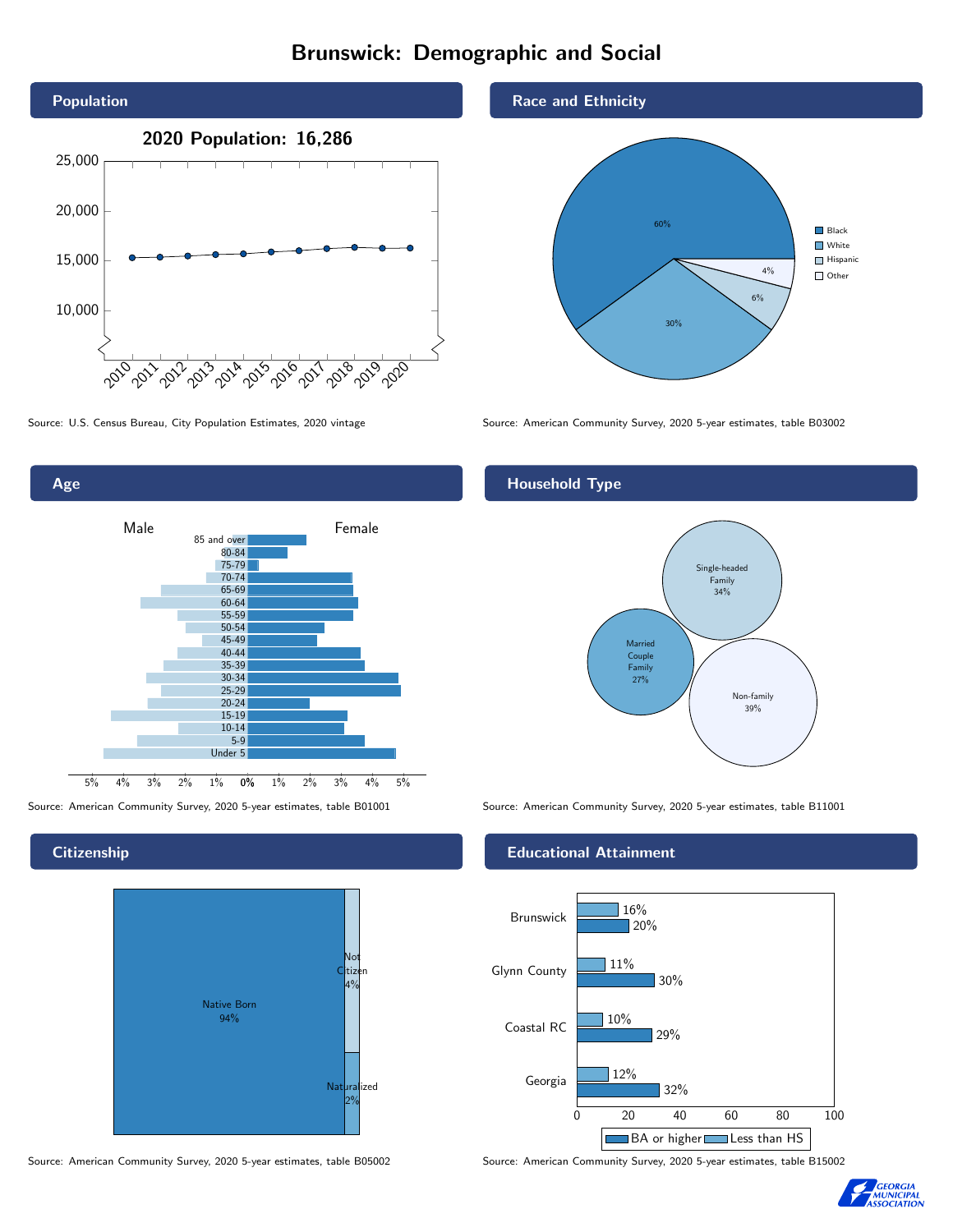# Brunswick: Economic



Source: American Community Survey, 2020 5-year estimates, table B23001 Note: Unemployment rate is based upon the civilian labor force.

## Industry

| Agriculture, forestry, fishing and hunting, and mining      | $0\%$ |
|-------------------------------------------------------------|-------|
| Construction                                                | 7%    |
| Manufacturing                                               | 7%    |
| <b>Wholesale Trade</b>                                      | $1\%$ |
| Retail Trade                                                | 13%   |
| Transportation and warehousing, and utilities               | 5%    |
| Information                                                 | $1\%$ |
| Finance and insurance, real estate, rental, leasing         | 2%    |
| Professional, scientific, mgt, administrative, waste mgt    | 8%    |
| Educational services, and health care and social assistance | 26%   |
| Arts, entertainment, recreation, accommodation, food        | 20%   |
| service                                                     |       |
| Other services, except public administration                | 5%    |
| Public administration                                       | 6%    |

Source: American Community Survey, 2020 5-year estimates, table C24030



Source: American Community Survey, 2020 5-year estimates, tables B19013 and B19025 Source: American Community Survey, 2020 5-year estimates, table B17010



Source: American Community Survey, 2020 5-year estimates, table B28002 Source: American Community Survey, 2020 5-year estimates, table B18135

Poverty



## **Health Insurance**